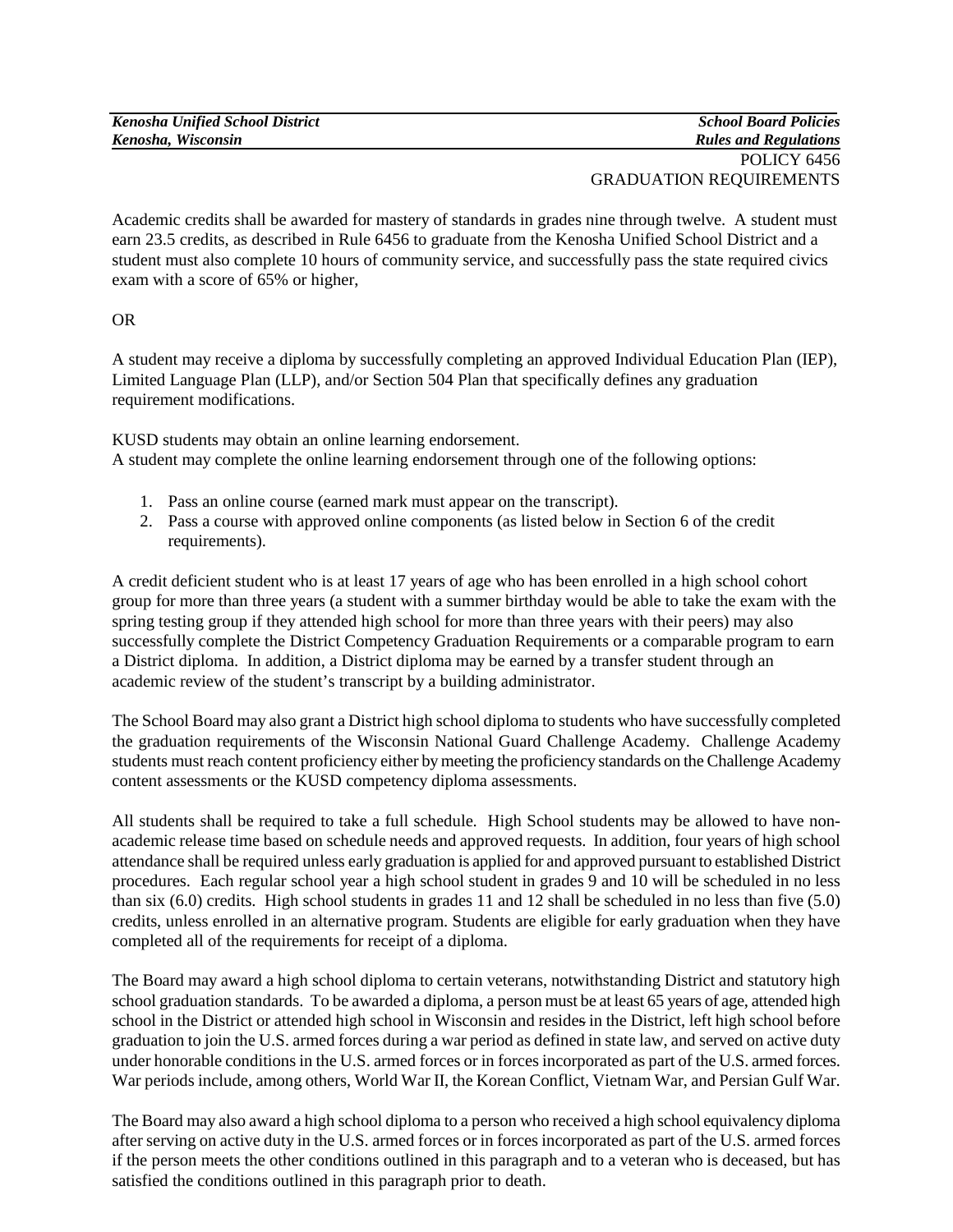#### POLICY 6456 GRADUATION REQUIREMENTS PAGE 2

### LEGAL REF.: Wisconsin Statues

| Sections 115.787                                  | [Individualized education programs]                        |
|---------------------------------------------------|------------------------------------------------------------|
| 115.915                                           | [Availability of program services and modifications]       |
| 118.15(1) (b)-(cm) [Compulsory School Attendance] |                                                            |
| 118.153                                           | [Children at risk of not graduating from high school]      |
| 118.30                                            | [Pupil assessment]                                         |
| 118.33                                            | [High school graduation standards; criteria for promotion] |
| 118.35                                            | [Programs for gifted and talented pupils]                  |
| 118.55                                            | [Early College Credit Program]                             |
| 120.13                                            | [School Board Powers]                                      |
| 120.13(37)                                        | [Awarding high school diplomas to veterans]                |
| PI 18                                             | [Wisconsin Administrative Code [High school graduation]    |
|                                                   | standards]                                                 |

CROSS REF.: 5110.1, Student Equal Opportunity and Non-Discrimination in Education

- 5110.2, Non-Discrimination Guidelines Related to Students Who Are Transgender and Students Nonconforming to Gender Role Stereotypes
- 5118.1, Promotion
- 5120, Student Enrollment Reporting
- 5240, Accommodation of Private School and Home-Based Private Education Program Students
- 5260, Open Enrollment Full Time
- 5270, Open Enrollment Part Time
- 5310, Student Attendance
- 6423, Talent Development Program
- 6435, Start College Now Program
- 6450, Early College Credit Program
- 6460, Testing /Assessment

*Special Education Program and Procedure Manual*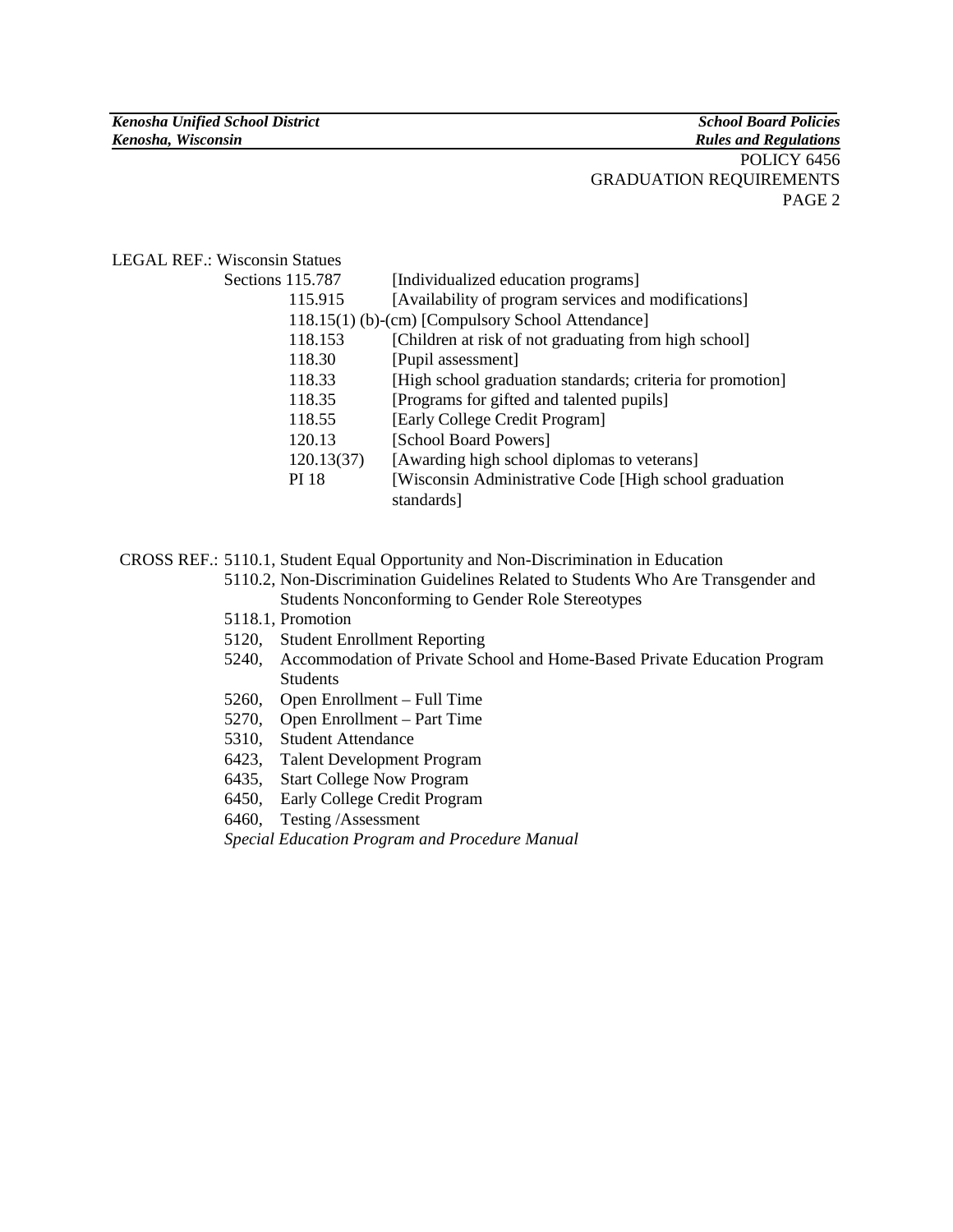**Rules and Regulations** 

POLICY 6456 GRADUATION REQUIREMENTS PAGE 3

### ADMINISTRATIVE REGULATIONS: None

AFFIRMED: August 13, 1991

REVISED: August 22, 1995 May 28, 1996 July 30, 1996 September 11, 1996 June 17, 1997 June 9, 1998 August 11, 1998 September 14, 1999 October 23, 2001 May 27, 2003 November 22, 2005 August 26, 2008 November 25, 2008 April 26, 2011 April 23, 2012 July 28, 2015 October 25, 2016 March 27, 2018 May 24, 2022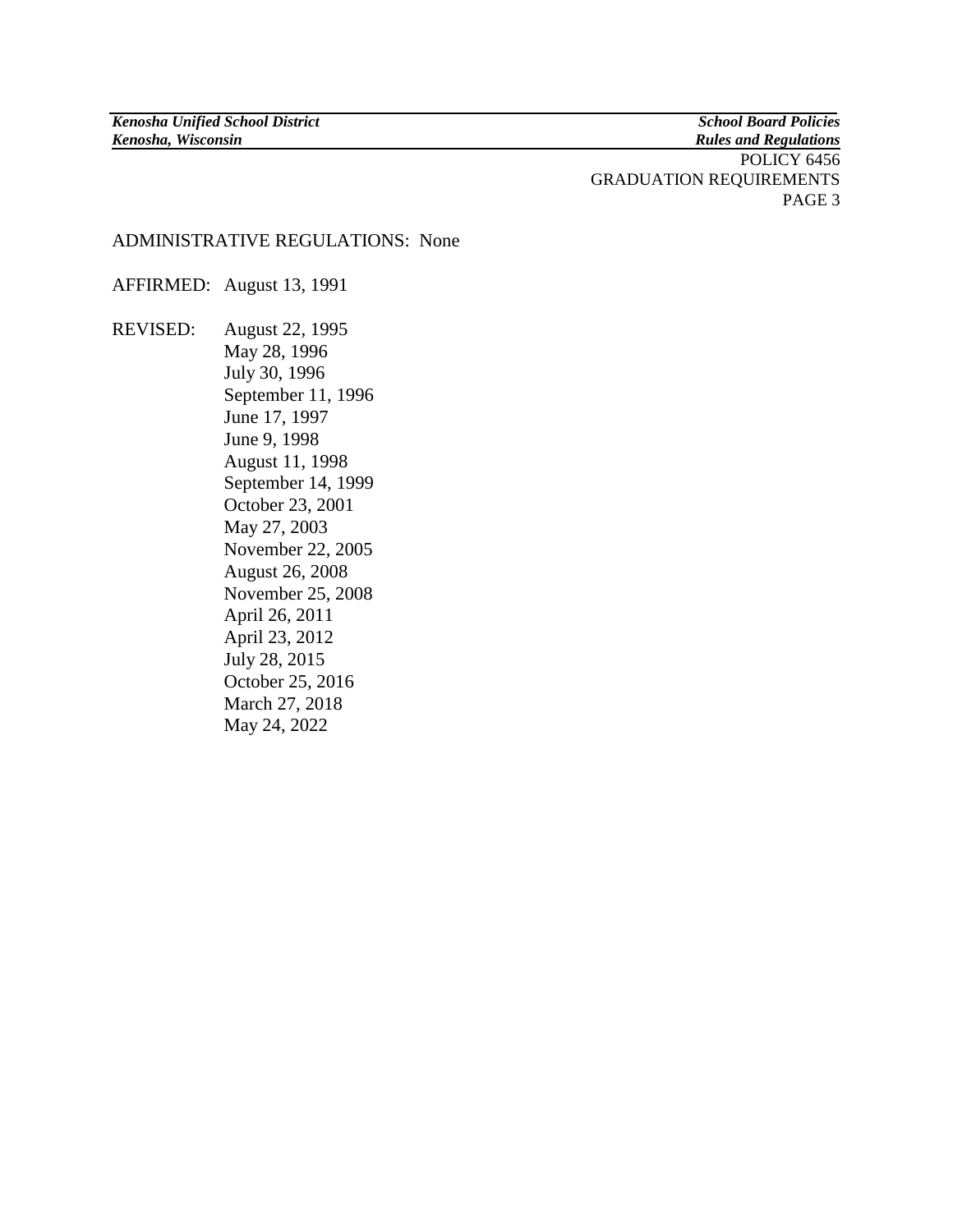# GRADUATION REQUIREMENTS

A. Credit Requirements and distinctions

### 1. Specific Credits Required out of 23.5.

| <b>ENGLISH</b>              | 4 credits                                               |
|-----------------------------|---------------------------------------------------------|
| <b>SOCIAL STUDIES</b>       | 3 credits*                                              |
|                             | 1 credit - U.S. History                                 |
|                             | 1 credit - World History                                |
|                             | * 1/2 credit U.S. Government & Politics                 |
|                             | 1/2 credit Behavioral Science                           |
| <b>MATHEMATICS</b>          | 3 credits                                               |
| <b>SCIENCE</b>              | 3 credits                                               |
| PHYSICAL EDUCATION          | 1.5 credits**                                           |
| <b>HEALTH</b>               | $0.5$ credit                                            |
| <b>CONSUMER EDUCATION</b>   | $0.5$ credit***                                         |
| <b>ELECTIVES</b>            | 8.0 credits                                             |
| <b>CIVICS EXAM</b>          | Successfully pass the state required civics exam with a |
|                             | score of 65% or above.                                  |
| <b>COMMUNITY/SERVICE</b>    | Required of all students – 10 Service Hours             |
| <b>LEARNING</b>             |                                                         |
| <b>DIPLOMA WITH SERVICE</b> | 100 Service Hours                                       |
| <b>DISTINCTION</b>          |                                                         |
| DIPLOMA WITH HONORS         | 4 Advanced Placement credits                            |
| <b>DISTINCTION</b>          |                                                         |
| <b>ONLINE LEARNING</b>      | Pass an online course or pass a course with a high      |
| <b>ENDORSEMENT</b>          | quality online component.                               |

\* Note: Students selecting the Advanced Placement U.S. Government and Politics option will be required to satisfactorily complete the entire course. Failure to do so will require students to take either U.S. Government and Politics or U.S. Government and Politics – Honors in order to satisfy the requirement. In the instance where a student successfully completes one credit of AP Government and Politics and has completed one credit of U.S. History and one credit of World History, the student has met the required 3 credits of social studies for graduation. Students planning to attend an institution of higher education are encouraged to take a behavioral science course.

Note: Economics can be applied towards satisfying the consumer education requirement. \*\*Unless exempted pursuant to Wisconsin Statutes, exemption shall be granted for medical reasons upon presentation of a physician's statement. Students excused from physical education for all four years of high school for medical reasons shall be required to makeup ½ credit in another elective subject for each semester excused from physical education. \*\*\*Waived for students who successfully complete ½ credit Honors Economics, ½ credit Economics, 1.0 credit Advanced Placement Economics, or 1.0 credit Marketing.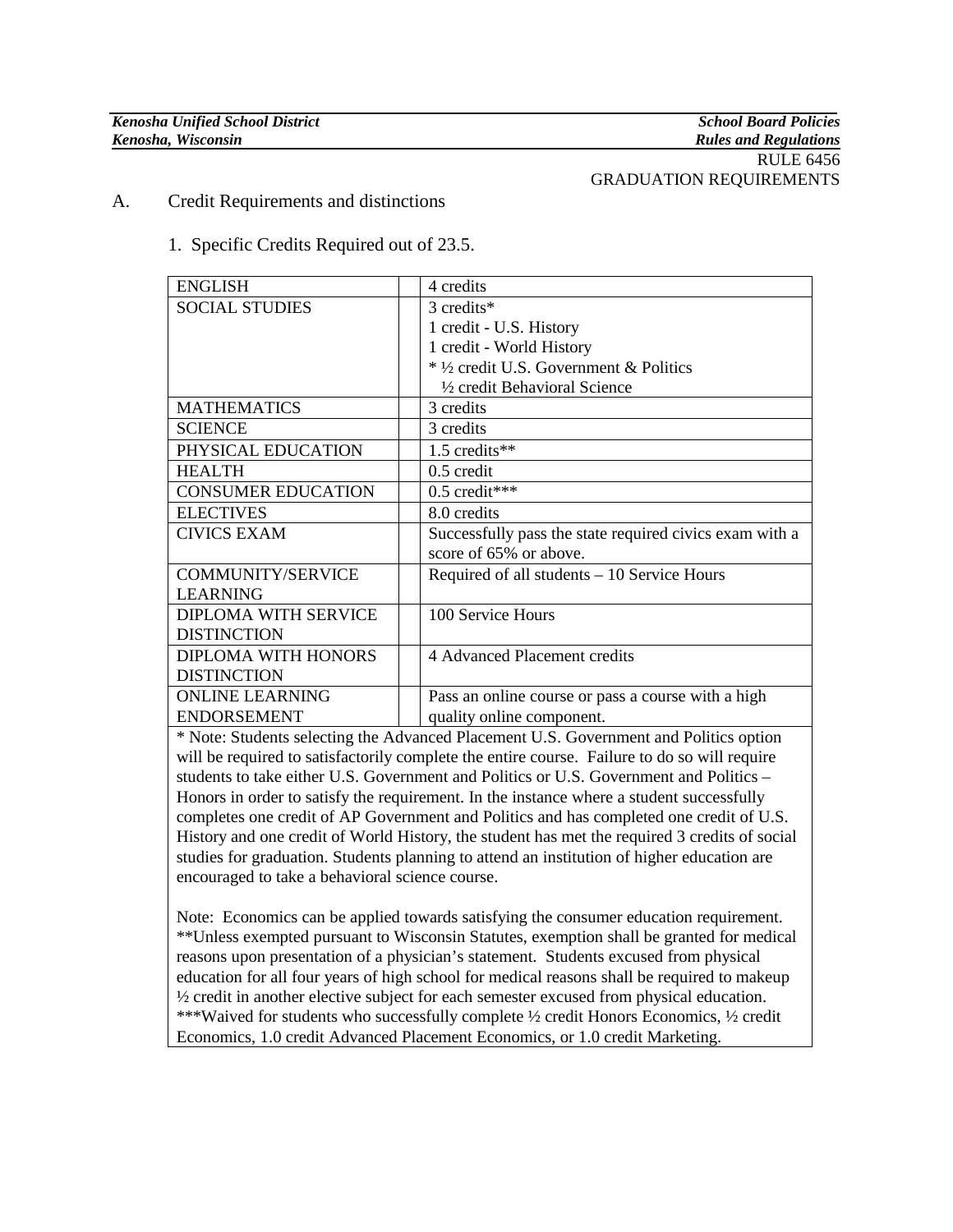- 1. The District will provide access to honors, advanced placement, and post-secondary courses in accordance with state law requirements.
- 2. Summer school credit is awarded on the basis of one-half (0.5) credit for each class successfully completed based on standards. Prior approval by the principal is required to earn credit for summer school courses taken outside of the District.
- 3. Credit deficient students who are at least 17 years of age who have been in a high school cohort group for more than three years (a student with a summer birthday would be able to take the exam with the spring testing group if they attended high school for more than three years with their peers) and are current residents of the District may be issued a District diploma if they satisfy the following Competency Graduation Requirements.
	- a. Are enrolled members of a District cohort group, which means that students must have been enrolled members of a particular Kenosha Unified School District graduating class. Eligible students must have been enrolled in the District prior to the end of their cohort year graduation date. Non-KUSD cohort students 18 yrs of age or older whose graduation year has expired will not be eligible to participate in the program.
	- b. Score at or above the fourth stanine on all predetermined subtests including core areas of the District's adopted standardized achievement tests.
	- c. Demonstrate competency in writing, which can be accomplished by reaching a Readiness Level of "Close" or above on three of five subtests for the Grade 10 ACT Aspire assessment or ACT Aspire/ACT Plus Writing Equivalent or scoring at a level 3.0 or higher on the WorkKeys writing assessment/approved equivalent.
	- d. Complete consumer education/economics, health, government and politics, or approved comparable courses.
	- e. Complete the minimum 10 hours of community service.
	- f. Meet employability standards in one of the following ways:
		- 1. Successful employment for a six-month period of time and can provide validation; or
		- 2. Meet an employability component established by the District in the form of a work readiness portfolio.
	- g. Students will be required to assume any associated costs for the administration and scoring of District adopted standardized assessments.
- 4. Students who have successfully completed the graduation requirements of the Wisconsin National Guard Challenge Academy, including reaching proficiency on assessed content, may earn a District diploma. Challenge Academy students must reach content proficiency either by meeting the proficiency standards on the Challenge Academy content assessments or the KUSD competency diploma assessments.
- 5. Standards of a Quality Online Learning Course:

A high quality online course is defined as a structured learning environment that utilizes technology, consistently and regularly (lasting 10 hours or more) throughout the course. Students do not need to take a completely virtual course. Each building administration will maintain and communicate a list of courses that aligns to this expectation. Students have multiple options to complete this endorsement within or outside of their primary assigned school.